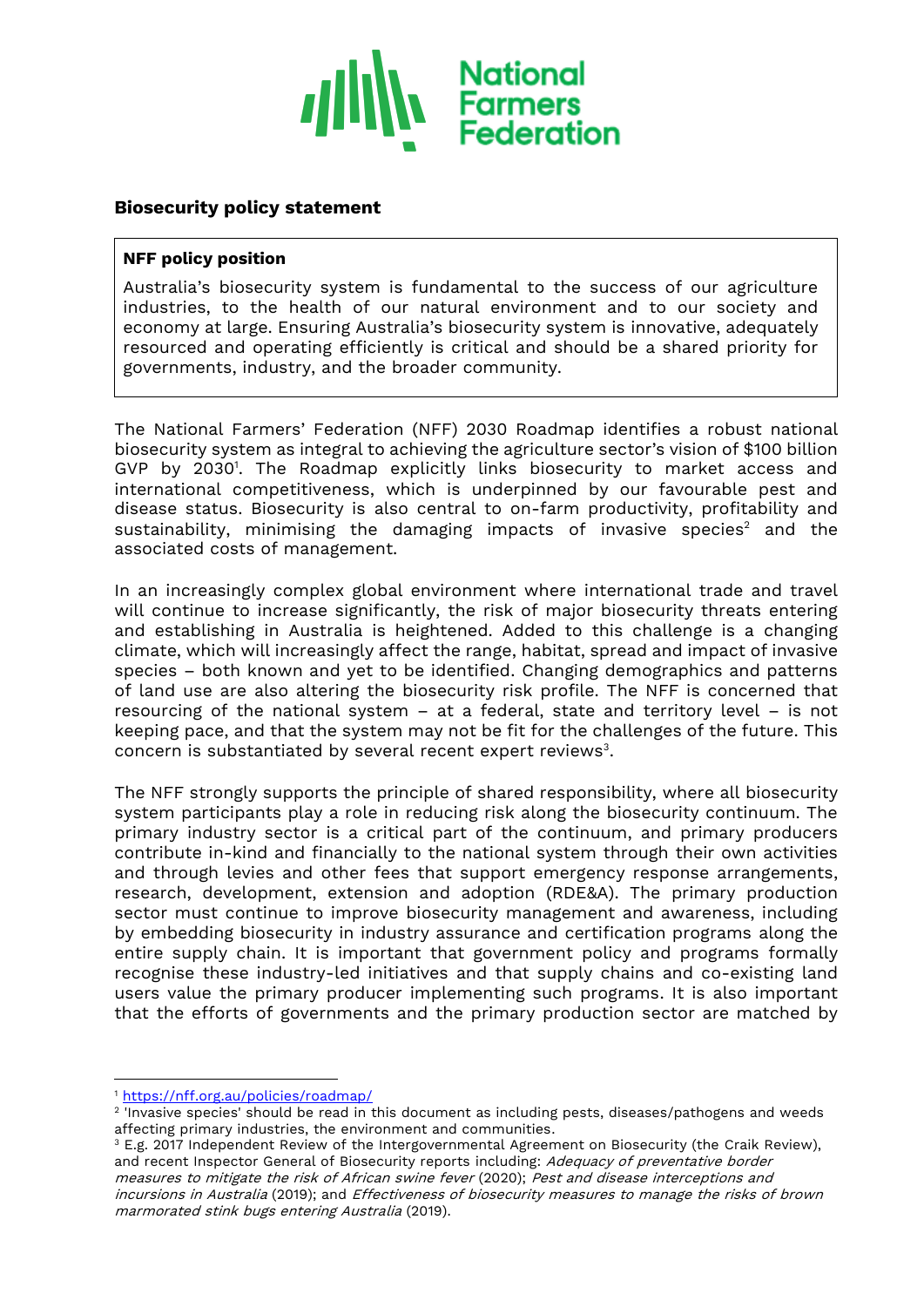other industries and by the broader community, who have a role to play in reducing biosecurity risk along the continuum.

A partnership approach is essential to deliver a modern system that successfully manages biosecurity risk, and the NFF is calling for a national biosecurity strategy and long-term investment plan for the system, collaboratively developed, funded and implemented by governments and industry.

## **Context**

Australia remains free of many damaging invasive species found elsewhere in the world. This brings many benefits. Not only does this status protect the environment, community and primary industries from the direct damaging impacts of these invasive species, it also provides a competitive advantage when marketing our produce domestically and overseas. Export markets in particular demand high-quality, safe food and fibre, and market access often relies on being able to demonstrate freedom from certain invasive species. Australia's favourable pest and disease status contributes to our produce being both highly competitive and sought-after on the world market. Maintaining this status is central to industry growth ambitions.

To achieve our desired level of protection, it is important that appropriate biosecurity practices are in place along the pre-border, border and post-border continuum. The generalised invasion curve (**Figure 1**) demonstrates the economic return on investment at each point of intervention – prevention (including planning and preparedness), eradication (including early detection), containment and ongoing management. It costs far less to stop invasive species from arriving than it does to eradicate or contain them, or to manage their impacts once they have established.



**Figure 1. Generalised invasion curve showing actions appropriate to each stage** (Source: Agriculture Victoria, [http://agriculture.vic.gov.au/agriculture/pests-diseases-and](http://agriculture.vic.gov.au/agriculture/pests-diseases-and-weeds/protecting-victoria)[weeds/protecting-victoria\)](http://agriculture.vic.gov.au/agriculture/pests-diseases-and-weeds/protecting-victoria).

The invasive species that do make it through the border affect our environment, community and primary industries – and in doing so have a significant impact on the broader economy. While the exact economic cost of all invasive species present in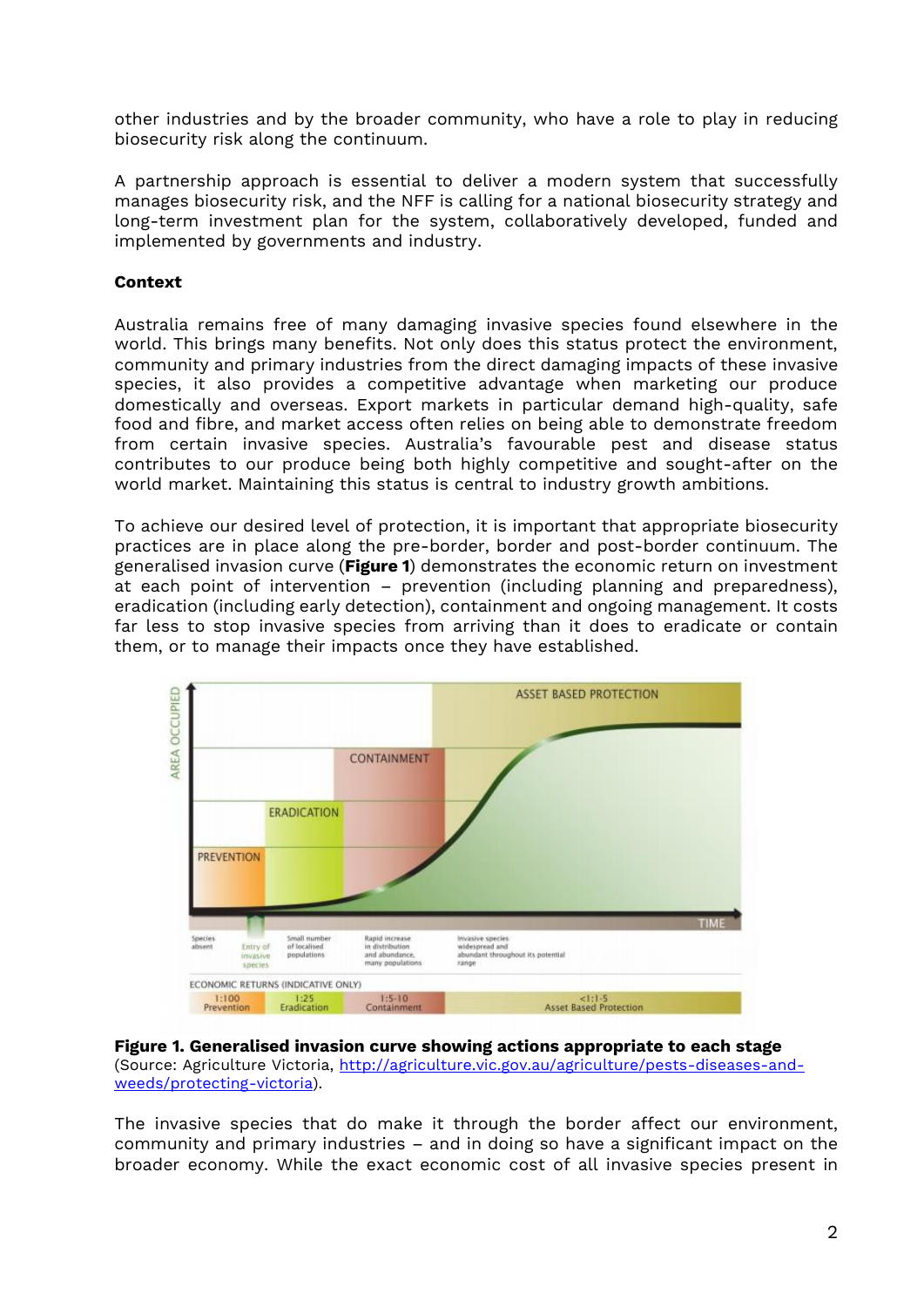Australia is unknown, researchers have conservatively estimated the combined cost to be more than \$13 billion a year $^{\rm 4}.$ 

The direct costs to industry and governments of managing emergency responses to individual incursions is significant – for example, over \$600 million to date for the red imported fire ant response in southeast Queensland, \$150 million for the 2007-08 equine influenza response, and \$25 million for the 2013-17 banana freckle response. Within the agriculture sector, the economic cost of established pest animals is estimated at \$797 million a year<sup>5</sup>, and weeds have an estimated annual cost of  $$4.8\;$ billion $^6$ . Costs include both the direct costs of management as well as production losses. The impact of established insect pests and diseases is difficult to measure but immense, affecting plant industries, livestock and intensive animal production.

### Resourcing

Funding arrangements for Australia's biosecurity system are complex, with a range of government and industry parties contributing. Notwithstanding this, the 2017 Craik Review determined that at a national level the system is underfunded, and that there is inadequate funding for those areas where the greatest return is likely to be achieved. This includes the prevention activities on the left-hand side of the invasion curve (**Figure 1**). Other underfunded areas include education and awareness building, crosssectoral research and development, and environmental biosecurity.

The Craik Review also determined that government appropriation funding has generally been static or in decline, while cost-recovered funds and levies have been increasing. Further, recent reviews by the Inspector General of Biosecurity have pointed to similar concerns - reporting a 25 per cent drop in frontline biosecurity inspection staff between 2013-14 and 2017-18<sup>7</sup> , and a halving of the number of biosecurity detector dogs between 2012 and 2017<sup>8</sup>. Concerns about resourcing levels, capability and capacity have also been raised in reviews of state government biosecurity functions.

This is of concern to industry, given the steady growth of the biosecurity task, and the risks to all Australians when the system fails. Industry welcomed new biosecurity measures introduced in 2019, allowing authorities to deport or amend the visas of travellers who bring in undeclared high-risk items. The use of these measures sends a strong message to would-be offenders. Industry also strongly welcomed an Australian Government commitment of \$66 million in 2019 to address the risk of African swine fever including through more biosecurity officers and six new detector dogs. However, strategic long-term funding must be assured, and the quantum of funding should be linked to growth in traveller numbers, trade volumes and associated biosecurity risks.

#### **The NFF's principles for the national biosecurity system**

The NFF seeks a strong, well-resourced, efficient and innovative biosecurity system that protects Australia's primary industries from the damaging impacts of invasive species and underpins the competitiveness of Australian produce overseas.

<sup>&</sup>lt;sup>4</sup> Hoffman, B. D. and Broadhurst L. M., 2016. The economic cost of managing invasive species in Australia. NeoBiota 31: pp 1-18.

<sup>&</sup>lt;sup>5</sup> McLeod, R., 2016. Cost of Pest Animals in NSW and Australia, 2013-14. eSYS Development Pty Ltd, 2016. Report prepared for the NSW Natural Resources Commission.

<sup>&</sup>lt;sup>6</sup> McLeod, R., 2018. Annual Costs of Weeds in Australia. eSYS Development Pty Limited. Published by the Centre for Invasive Species Solutions, Canberra, Australia.

<sup>&</sup>lt;sup>7</sup> Inspector General of Biosecurity, 2019. *Effectiveness of biosecurity measures to manage the risks of* brown marmorated stink bugs entering Australia.

<sup>&</sup>lt;sup>8</sup> Inspector General of Biosecurity, 2019. *Pest and disease interceptions and incursions in Australia*.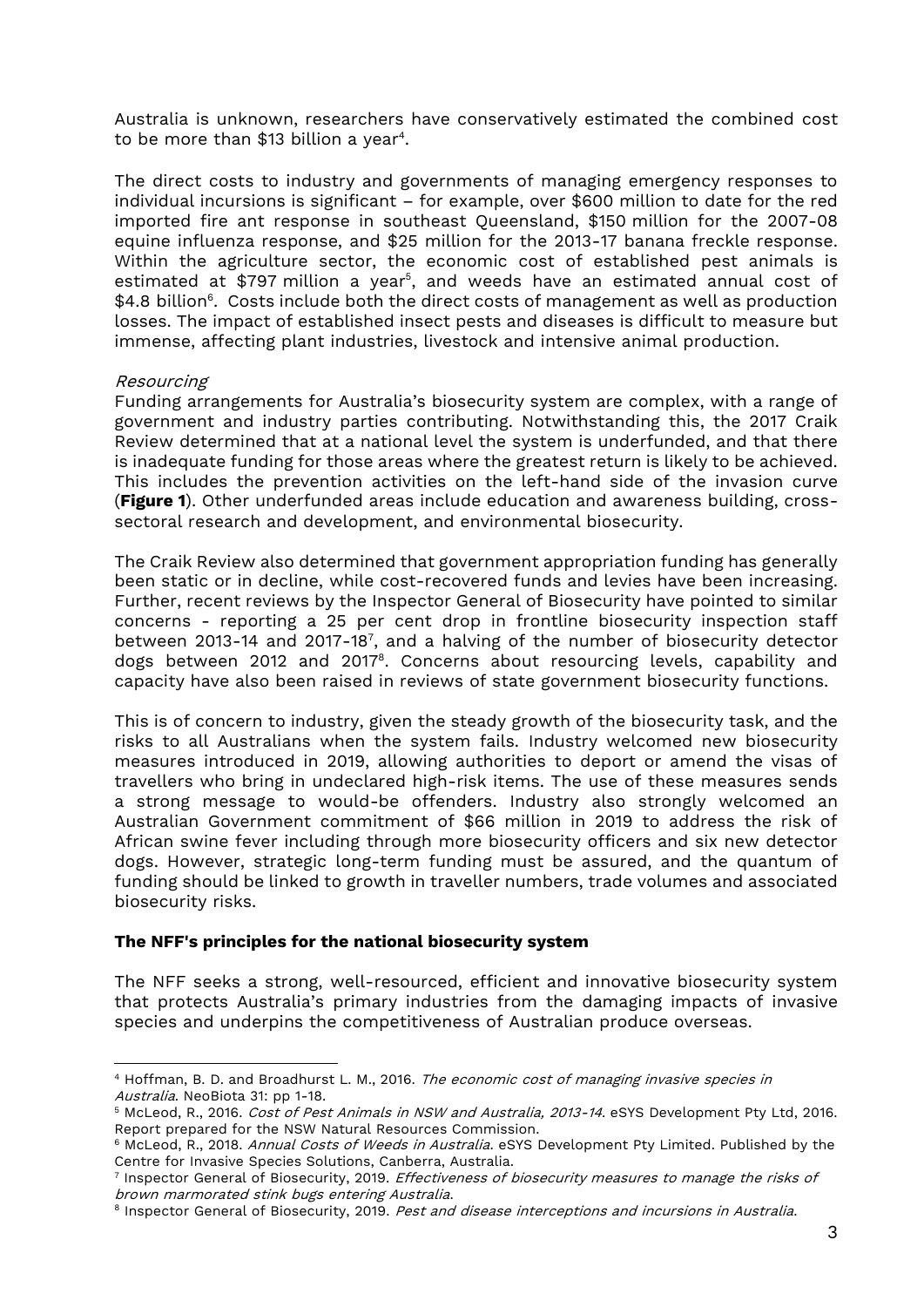The NFF endorses the following principles regarding the national biosecurity system:

- **Shared responsibility**. A well-functioning biosecurity regime includes a strong emphasis on the concept of shared responsibility, encompassing all governments (Federal, state and territory and local), industry, supply chains, the community and individual land owners and managers.
- **Intergovernmental Agreement on Biosecurity (IGAB)**. The IGAB is a central part of our national biosecurity arrangements, providing a framework for governments to coordinate and identify priority areas of reform to strengthen the system. Progress on agreed reforms, driven by the National Biosecurity Committee, should be prioritised and reported on for the benefit of all Australians.
- **Funding**. A successful biosecurity system relies on sustained levels of welltargeted investment, underpinned by funding principles and arrangements that are nationally coordinated, consistently applied and well communicated. Funding should be linked to the growth of the biosecurity task, with priority given to the areas of greatest return on investment and high-risk pathways.
- **Planning and decision making**. The primary industry sector is a major stakeholder in the national biosecurity system, and has an important role in national planning and decision making in partnership with governments.
- **Risk-based approach**. The assessment, prioritisation and allocation of resourcing to biosecurity activities across the continuum should be informed by a risk-based approach that is responsive to new and emerging threats.
- **Awareness and readiness**. Improved awareness of biosecurity among producers, industry stakeholders, supply chains and the general community will support biosecurity readiness and is vital to ensure good biosecurity practices, compliance with legislated requirements, and the prevention and/or prompt management of incursions.
- **Appropriate Level of Protection (ALOP)**. Australia's legislated ALOP should be applied in a consistent manner to reduce biosecurity risk and provide certainty to trading partners and domestic stakeholders.
- **Biosecurity workforce**. Governments should give priority to attracting and retaining an appropriately skilled biosecurity workforce, including surveillance officers, diagnosticians, Northern Australian Quarantine Service officers, detector dogs and their handlers.
- **Surveillance and diagnostics.** Effective systems for surveillance and diagnostics underpin prevention, preparedness and early response. Governments and industry must continue to work together to ensure national systems are innovative, well targeted, coordinated and adequately resourced.
- **Data and information systems**. National collaboration on data and intelligence sharing - including modern, interoperable systems and agreed data sharing protocols - will strengthen system performance in managing biosecurity risk.
- **Compliance and enforcement**. Regulatory compliance and enforcement tools, including civil penalties, criminal sanctions and visa cancellations, should be used appropriately by governments to manage biosecurity risk and encourage compliance with biosecurity requirements.
- **Emergency response**. All industries should sign up to an emergency response deed, to strengthen the national partnership and the national biosecurity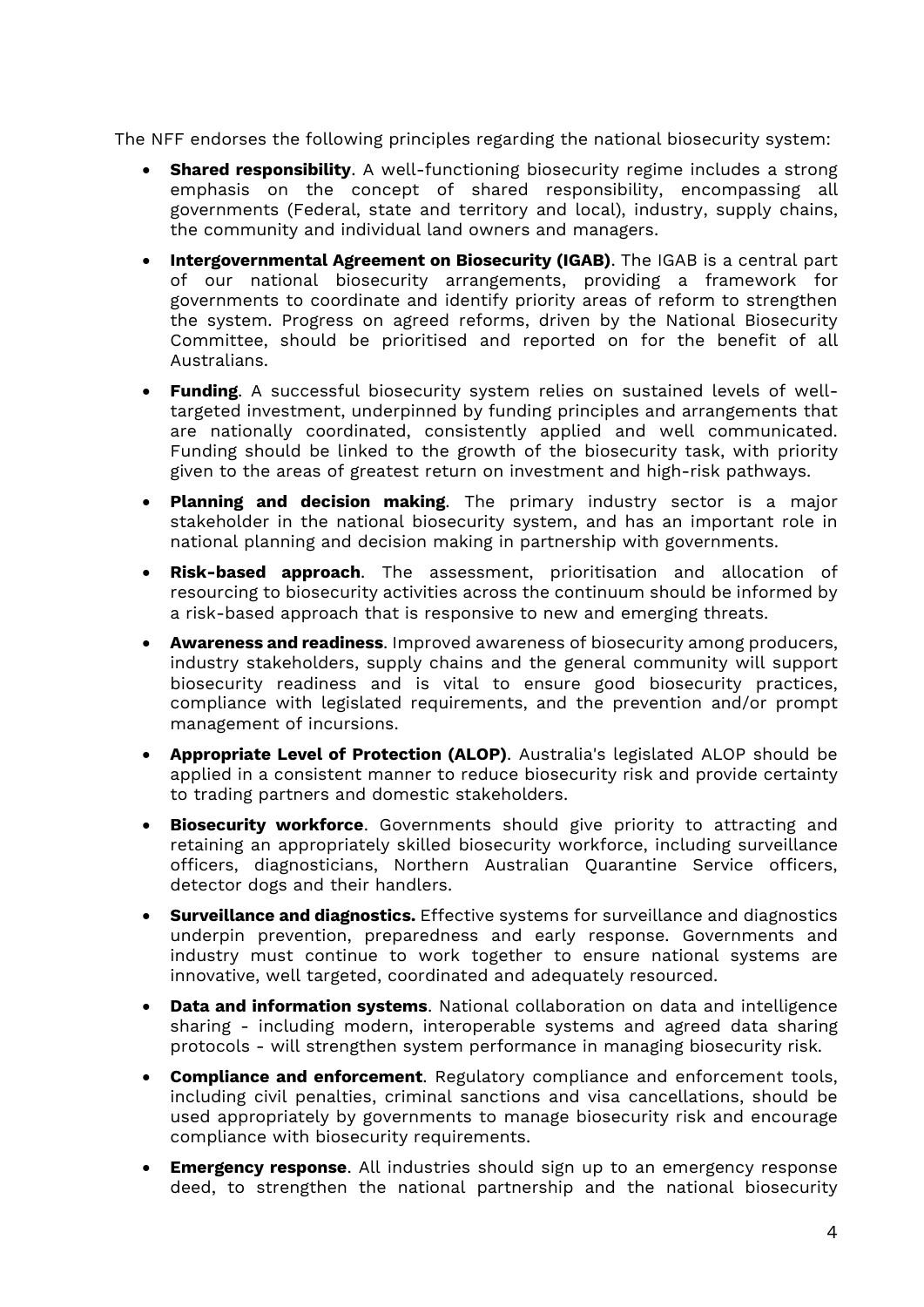system. Emergency response arrangements should be underpinned by up to date pest and disease categorisation.

- **Traceability**. Effective traceability and information systems underpin an effective biosecurity system. Traceability systems should facilitate prompt and efficient responses to biosecurity incursions and food safety incidents, and provide confidence to trading partners regarding pest and disease status. These systems should be industry led, implemented in partnership with government.
- **Research, development, extension and adoption.** Commitment by governments and industry to ongoing investment and collaboration in RDE&A will inform best practice and innovative approaches across the biosecurity continuum and ensure Australia remains a world-leader in biosecurity management.
- **Established and endemic invasive species**. Successful management of established and endemic invasive species requires strategic, long-term, coordinated and collaborative approaches between industry, governments, researchers and the community.
- **On-farm biosecurity programs.** Implementation of biosecurity systems by primary producers at an enterprise level is highly effective in managing biosecurity risk and should be recognised and supported by governments and supply chain participants.

## **The NFF's role**

The NFF recognises the important role that its member organisations and their members play in delivering and driving improvements to the national biosecurity system, including as signatories to the emergency response deeds. As the peak body representing Australia's primary industry sector, the NFF's role is to:

- Represent the primary industry sector's interests in national biosecurity policy and regulatory reform, including as related to the Commonwealth Biosecurity Act 2015 and underpinning regulations and cost recovery arrangements.
- Advocate for sustainable and equitable funding arrangements to ensure the national biosecurity system is resourced to effectively manage risk and support market access into the future.
- Promote industry collaboration and coordination and provide leadership on cross-commodity biosecurity issues.
- Work with governments to engage bilaterally and multilaterally to influence the global agenda for biosecurity policy, in line with Australia's trade interests and in keeping with best practice biosecurity risk management.
- Work with governments and others to ensure appropriate biosecurity measures are in place pre-border, at the border and post-border.
- Lead and support government and industry in national communications and awareness activities relating to the national biosecurity system, biosecurity incidents and farm biosecurity. This includes promoting the importance of biosecurity to all Australians.

### **Priorities for industry**

The NFF has identified the following immediate priorities for achieving a strong national biosecurity system that is fit for the challenges of the future: